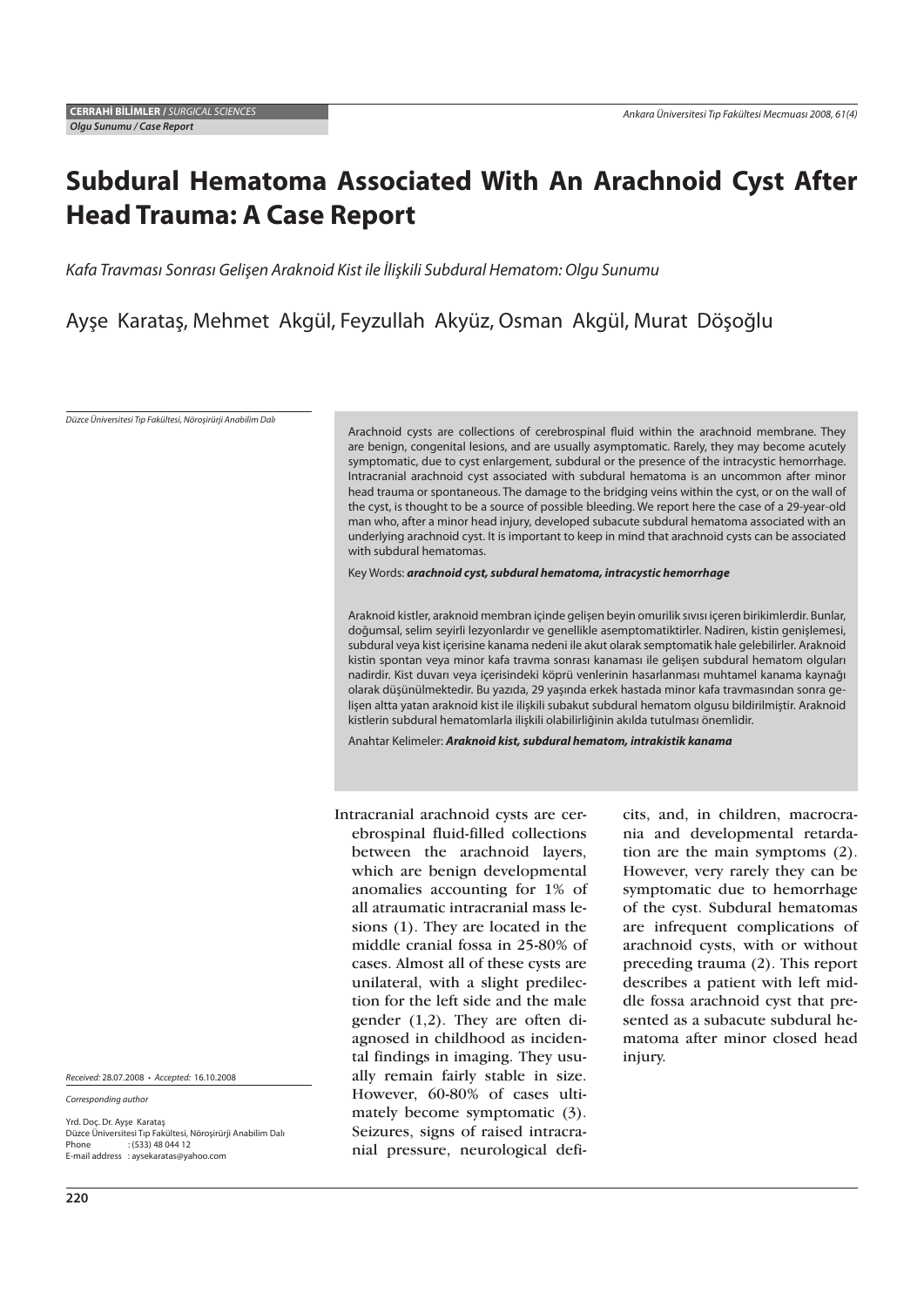### **Case Report**

- A 29-year-old man was admitted to our emergency department with a severe headache and nausea. Results of a neurological examination were normal. His clinical history revealed a fall from a bicycle 2 months earlier. The patient had visited a private hospital 4 weeks after the initial injury, complaining of headache. A cranial computed tomography (CT) scan showed a left middle cranial fossa hypodense lesion in the region of the sylvian fissure, which was a type II arachnoid cyst, according to the Galassi classification, and thinning of the overlying calvaria at that time (Figure 1). The cyst was considered asymptomatic and the patient was given analgesic drugs.
- However, the patient's headache worsened and he came to our hospital. A cranial CT scan revealed a left frontoparietal isodence subacute subdural hematoma, with a maximum thickness of 1.4 cm, compressing the left lateral ventricle, a 1.1-cm midline shift, and left hemispheric edema (Figure 2).

The patient underwent a two-burr-



**Figure 1.** On an initial computed tomography image, the arachnoid cyst showed a welldefined cystic mass, 3.2×4 cm, in the left middle fossa.

hole surgery, on the frontal and parietal bones. The subacute subdural hematoma was confirmed and evacuated. Postoperatively, the patient reported headache relief. A control cranial CT study after evacuation of the hematoma revealed an arachnoid cyst in the middle cranial fossa. The patient was asymptomatic and cranial magnetic resonance imaging (MRI) revealed that the arachnoid cyst was the same size 5 months later.

# **Discussion**

The natural history of arachnoid cysts is still not well defined. While many are silent, in some cases they become symptomatic if there is acute cyst enlargement, subdural effusions after rupture of the cyst, or subdural or intra cystic hemorrhage. Hemorrhage into or around an arachnoid cyst is primarily precipitated by minor trauma and, very rarely, can be spontaneous. Several reports have been published on the association of arachnoid cysts with subdural hygroma and subdural hematoma after minor head injuries. There



**Figure 2.** On a subsequent CT image, a left frontoparietal isodence subdural hematoma was seen, 1.4 cm thick, as was a 1.1-cm midline shift and left hemispheric edema.

is no clear explanation for the pathogenesis. However, damage to the bridging veins within the cyst, or on the wall of the cyst, is thought to be a source of possible bleeding (2). Additionally, the cyst can be ruptured, then returned to a hygroma, and transformed into a hematoma. Intra-cystic or subdural hemorrhage can mask the presence of an arachnoid cyst and can make it difficult to distinguish an arachnoid cyst on CT. The subacute intracytic or subdural hematoma is typically isodence on CT. MRI is useful in such cases.

- The management of arachnoid cysts is still controversial; it includes both conservative non-operative and operative treatments. Operative treatments include cyst surgery (fenestrating, resection or extirpation of cyst membranes), cyst shunting, or combinations of the two methods (2,3). Asymptomatic arachnoid cysts do not require treatment and no evidence exists to suggest that operative treatment prevents bleeding (2). The annual hemorrhage risk for chronic subdural hemorrhage in patients with a middle cranial fossa cyst remains about 0.04% (2).
- In our case, the cyst was asymptomatic until the injury, and the patient, were treated by irrigating the hematoma through burr holes; this was because his symptoms were considered to be primarily due to the increased intracranial pressure caused by the subdural hematoma. The patient's symptoms resolved immediately after the operation; thus, no cyst surgery was performed. The patient was followed up using magnetic resonance imaging. No subdural hematoma recurred during the postoperative period of 5 months, and the arachnoid cyst was not enlarged.